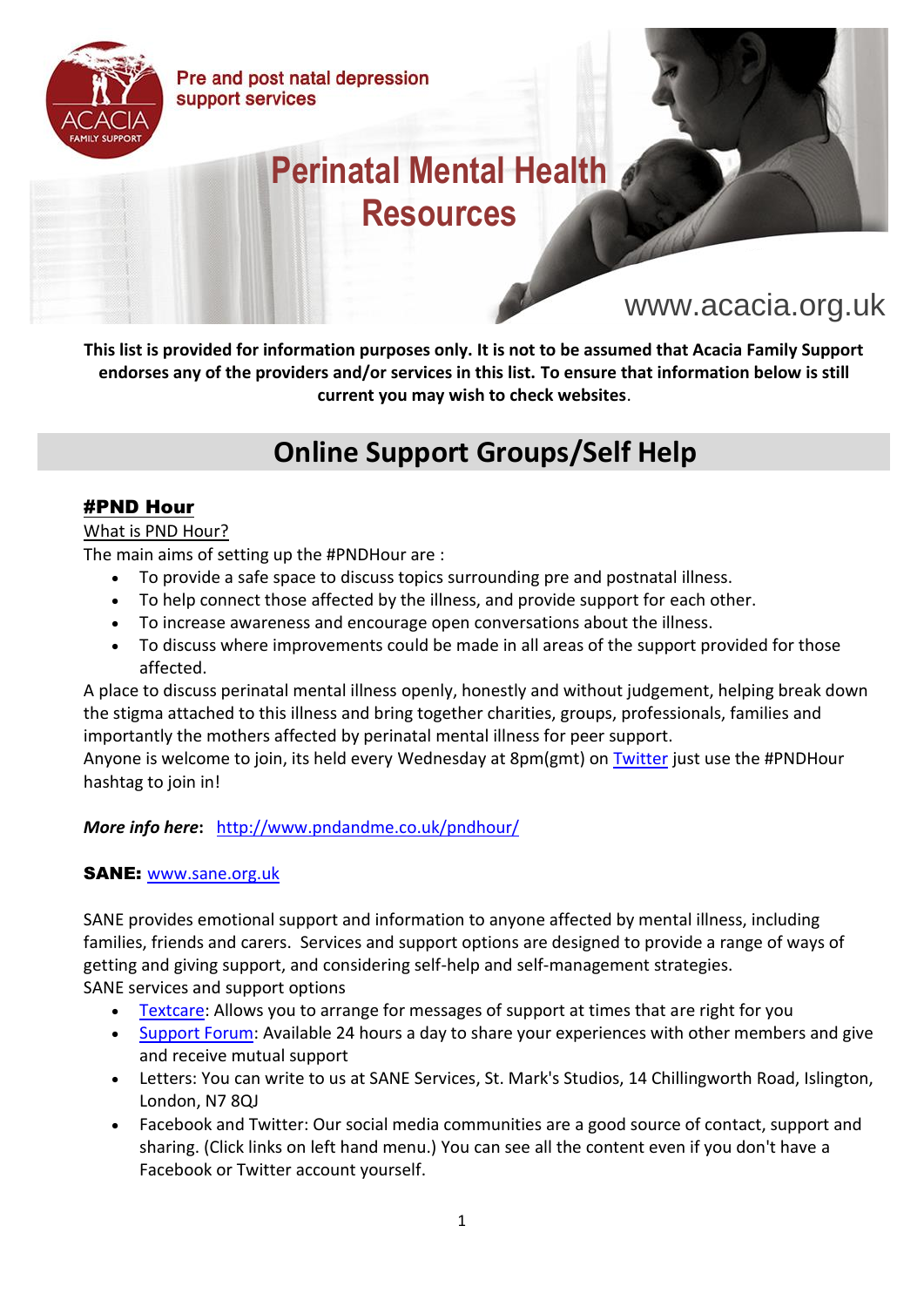- [Stories:](http://www.sane.org.uk/how_you_can_help/through_your_eyes/) Share your stories, experiences and feelings. You may help others by doing so, as well as helping yourself by releasing and sharing feelings and emotions.
- [Blogs:](http://www.sane.org.uk/how_you_can_help/blogging/) Share experiences, thoughts and opinions; invite others to comment and share their thoughts.

#### Mumsnet

[http://www.mumsnet.com](http://www.mumsnet.com/) General advice and messaging site where you can chat freely with other mums and get advice. Also, they have apps for your phone including: *Mumsnet Talk* – App available from App Store - with childrearing tips, straight-talking advice, support, or chat (at any hour), join the conversation on Mumsnet Talk wherever you are.

#### Netmums

[www.netmums.com](http://www.netmums.com/) – info on pregnancy, meet a mum, baby/toddler groups and online chat both local and national. Also, provides online access 'drop in clinic' to health visitor and midwife. Also have a **Netmums Chat** app available for free download from Playstore or Apple store.

#### **Elefriends**

[www.elefriends.org.uk](http://www.elefriends.org.uk/) is a supportive online community where you can be yourself. We all know what it's like to struggle sometimes, but now there's a safe place to listen, share and be heard. Elefriends is managed by Mind, the [mental health charity](http://www.mind.org.uk/) and its setup was supported by the Cabinet Office's Social Action Fund. The community is moderated to help to keep it safe. Moderators are available to respond to any questions or help with difficult situations during these hours:

• 6am-9am and 10am-2am 7 days a week

### **Apps**

#### PND Coach (Google Play App)

This application is meant to be used as a feelgood tool to help you lift your spirits on a day to day basis. It offers the possibility to educate yourself on postnatal depression, to use a diary to register positive feelings and to create a list of allies you can reach out to when in need. This application is not meant to replace the help received by specialists and medical professionals. This is a feelgood tool created to help women go through the difficult days of new motherhood by instilling optimism and self-care in their everyday lives.

#### **Baby Buddy** (google play/Apple)

**Baby Buddy** is designed to be a personal **baby** expert who will guide you through your pregnancy and the first six months of your **baby's** life. The app has been designed with parents and professionals to help you give your **baby** the best start in life and support your health and wellbeing. It incorporates maternal mental health tools and video's.

#### Hoop (Google Play/Apple)

Find activities for parents, babies and toddlers in your area.

### **Other Online Resources**

.

#### **Samaritans –** www.samaritans.org

**Parenting blog:** <http://www.ahaparenting.com/blog/wake-up-happy-radical-self-care-parents>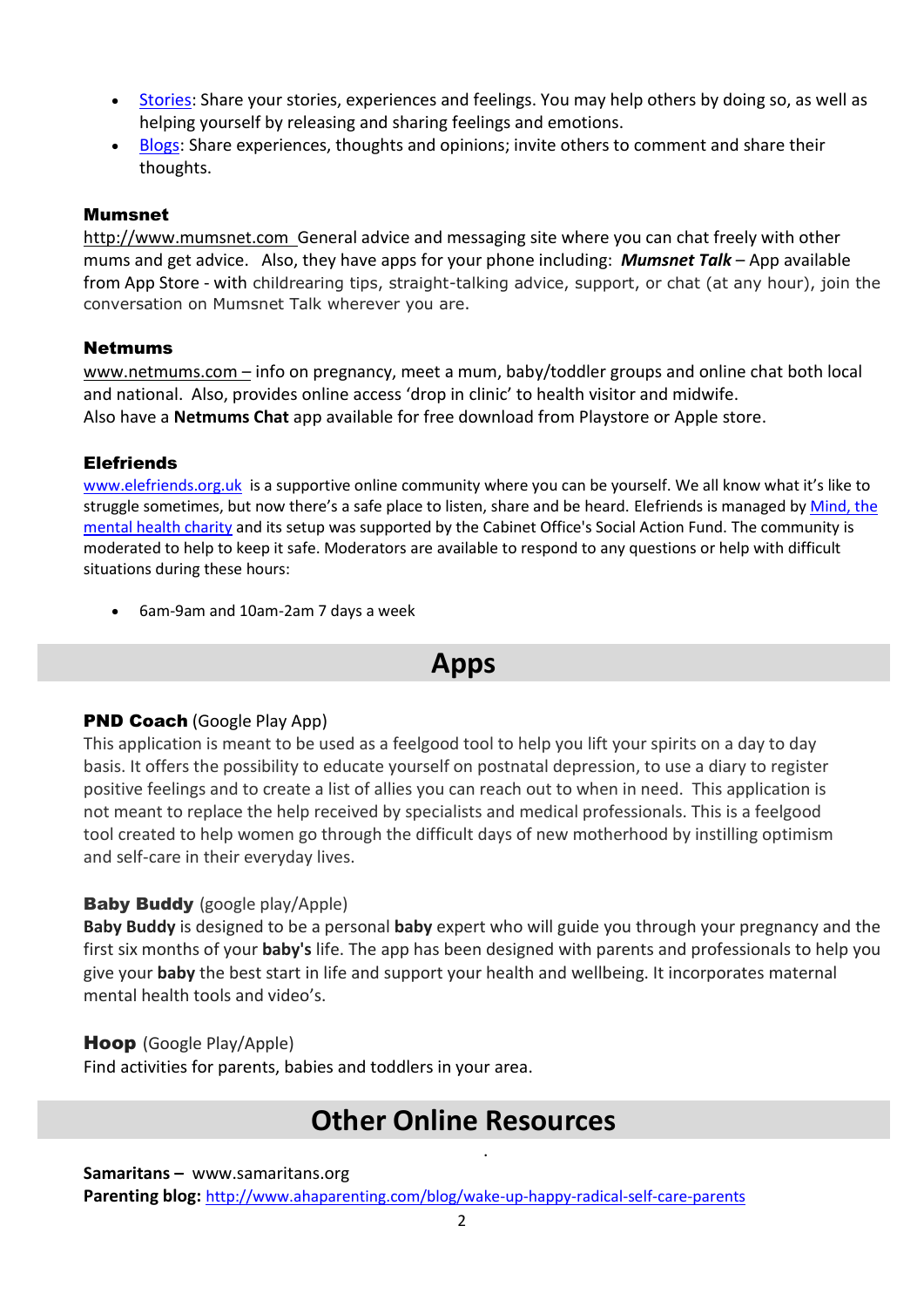**PNDandme.co.uk** – weekly live chat. [www.pni-uk.com](http://www.pni-uk.com/) - information re PND and online **blogs How to look after your mental health:** [https://www.mentalhealth.org.uk/publications/how-to-mental](https://www.mentalhealth.org.uk/publications/how-to-mental-health)[health](https://www.mentalhealth.org.uk/publications/how-to-mental-health)

**How to overcome fear and anxiety:** [https://www.mentalhealth.org.uk/publications/overcome-fear](https://www.mentalhealth.org.uk/publications/overcome-fear-anxiety)[anxiety](https://www.mentalhealth.org.uk/publications/overcome-fear-anxiety)

**PANDAS -** [http://www.pandasfoundation.org.uk](http://www.pandasfoundation.org.uk/) - a variety of different PND support services available, including email support

**[www.netmums.com](http://www.netmums.com/)** – info on pregnancy, meet a mum, baby/toddler groups and much more Birmingham for families website

**[www.mind.org.uk](http://www.mind.org.uk/)**. Information re services such as sleep problems, panic attacks and much more **[www.moodjuice;](http://www.moodjuice/)** www.moodzone - self-help guides for anxiety and depression.

**[www.ntw.nhs.uk/pick/selfhelp](http://www.ntw.nhs.uk/pick/selfhelp)** - lots of self help material on topics such as: controlling anger, depression and low mood, domestic violence, eating disorders, food for thought, health anxiety, hearing voices, obsessions and compulsions, postnatal depression, sleeping problems, shyness and social anxiety, self harm, panic etc.

**[www.nationalselfharmnetwork](http://www.nationalselfharmnetwork/)** – 0800 622 6000

#### **[www.getselfhelp.co.uk](http://www.getselfhelp.co.uk/)**;

**[https://www.mybump2baby.com](https://www.mybump2baby.com/) -** Baby, toddler and family directory with reviews help & support [www.supportline.org.uk/problems](http://www.supportline.org.uk/problems) - helplines and websites and many, many topics, eg anger management, anxiety, counselling, debt, abortion, anti social behaviour and much more.

**Young Minds** - [www.youngminds.org.uk](http://www.youngminds.org.uk/) - Free advice and support for parents worried about their **children's behaviour,** emotional problems and mental health. **Parent's helpline -** 0808 802 5544.

## **Telephone Helplines**

**Family Lives:** 0808 800 2222 – **listening service** on any aspect of parenting and family life inc info, advice, guidance, support inc bullying issues. Mon-Fri: 9 am to 9 pm, Sat-Sun: 10 am to 3 pm.

**Samaritans –** 08457 90 90 90 or Freephone: 116 123 – 24/7, www.samaritans.org

**Cry-sis helpline:** 08451 228 669 – for support to families with excessively crying, sleepless and demanding babies. See<https://helplines.org/helplines/> (under the Family & Parents tab) https://helplines.org/helplines/?fwp\_search=cry-sis&fwp\_topics=family-and-parents

**SANE:** 0300 304 7000 – 6-11 pm daily, [www.sane.org.uk](http://www.sane.org.uk/)

**PANDAS** - Helpline: 0843 28 98 401 - helpline is open every day between 9am-8pm. The PANDAS Helpline is manned by a team of trained volunteers who will be happy to chat with mums and signpost to other services.

**NHS** – Freephone: 111

**Support Line** – Tel: 01708 765 200 (hours vary), [info@supportline.co.uk.](mailto:info@supportline.co.uk) Provides emotional support on many issues. www.supportline.org.uk/problems

**Breathing space** – 0800 838 587 (Mon-Thur 6 pm to 2 am, Fri 6 pm to Mon 6 am)